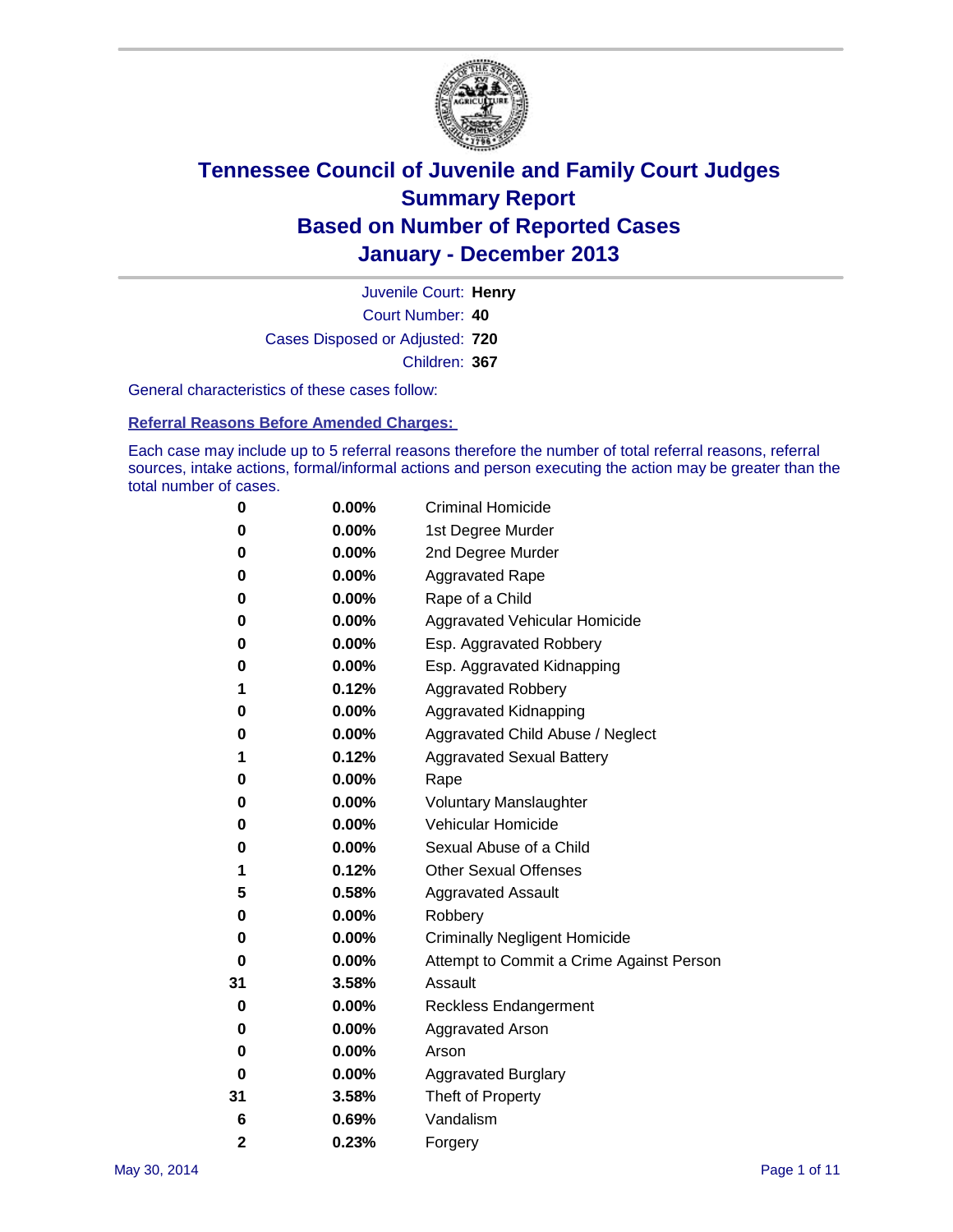

Court Number: **40** Juvenile Court: **Henry** Cases Disposed or Adjusted: **720** Children: **367**

#### **Referral Reasons Before Amended Charges:**

Each case may include up to 5 referral reasons therefore the number of total referral reasons, referral sources, intake actions, formal/informal actions and person executing the action may be greater than the total number of cases.

| 0            | 0.00%    | <b>Worthless Checks</b>                                     |
|--------------|----------|-------------------------------------------------------------|
| 5            | 0.58%    | Illegal Possession / Fraudulent Use of Credit / Debit Cards |
| 4            | 0.46%    | <b>Burglary</b>                                             |
| 0            | 0.00%    | Unauthorized Use of a Vehicle                               |
| 0            | 0.00%    | <b>Cruelty to Animals</b>                                   |
| 0            | $0.00\%$ | Sale of Controlled Substances                               |
| 17           | 1.96%    | <b>Other Drug Offenses</b>                                  |
| $\mathbf{2}$ | 0.23%    | <b>Possession of Controlled Substances</b>                  |
| 0            | 0.00%    | <b>Criminal Attempt</b>                                     |
| 1            | 0.12%    | Carrying Weapons on School Property                         |
| 0            | 0.00%    | Unlawful Carrying / Possession of a Weapon                  |
| 0            | 0.00%    | <b>Evading Arrest</b>                                       |
| 0            | 0.00%    | Escape                                                      |
| 1            | 0.12%    | Driving Under Influence (DUI)                               |
| 11           | 1.27%    | Possession / Consumption of Alcohol                         |
| 0            | 0.00%    | Resisting Stop, Frisk, Halt, Arrest or Search               |
| 0            | 0.00%    | <b>Aggravated Criminal Trespass</b>                         |
| 1            | 0.12%    | Harassment                                                  |
| 0            | 0.00%    | Failure to Appear                                           |
| 2            | 0.23%    | Filing a False Police Report                                |
| $\bf{0}$     | 0.00%    | Criminal Impersonation                                      |
| 6            | 0.69%    | <b>Disorderly Conduct</b>                                   |
| 0            | 0.00%    | <b>Criminal Trespass</b>                                    |
| 0            | $0.00\%$ | <b>Public Intoxication</b>                                  |
| 0            | 0.00%    | Gambling                                                    |
| 134          | 15.47%   | Traffic                                                     |
| 0            | $0.00\%$ | <b>Local Ordinances</b>                                     |
| 9            | 1.04%    | Violation of Wildlife Regulations                           |
| 0            | 0.00%    | Contempt of Court                                           |
| 21           | 2.42%    | Violation of Probation                                      |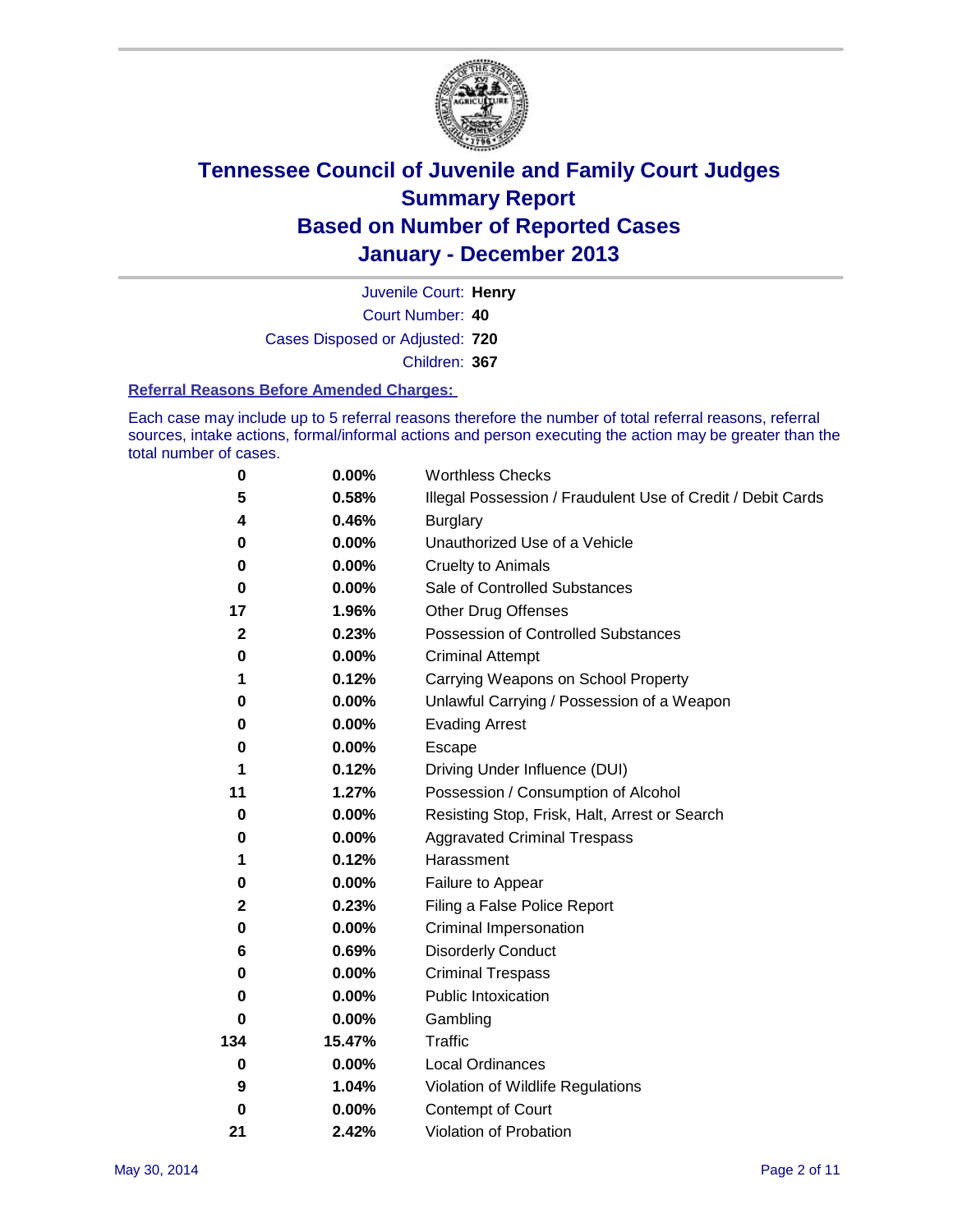

Court Number: **40** Juvenile Court: **Henry** Cases Disposed or Adjusted: **720** Children: **367**

#### **Referral Reasons Before Amended Charges:**

Each case may include up to 5 referral reasons therefore the number of total referral reasons, referral sources, intake actions, formal/informal actions and person executing the action may be greater than the total number of cases.

| 866      | 100.00%        | <b>Total Referrals</b>                 |
|----------|----------------|----------------------------------------|
| 6        | 0.69%          | Other                                  |
| 0        | 0.00%          | <b>Consent to Marry</b>                |
| 0        | 0.00%          | <b>Request for Medical Treatment</b>   |
| 4        | 0.46%          | Child Support                          |
| 10       | 1.15%          | Paternity / Legitimation               |
| 5        | 0.58%          | Visitation                             |
| 51       | 5.89%          | Custody                                |
| $\bf{0}$ | 0.00%          | <b>Foster Care Review</b>              |
| $\bf{0}$ | 0.00%          | <b>Administrative Review</b>           |
| 281      | 32.45%         | <b>Judicial Review</b>                 |
| 0        | 0.00%          | Violation of Informal Adjustment       |
| 6        | 0.69%          | <b>Violation of Pretrial Diversion</b> |
| $\bf{0}$ | 0.00%          | <b>Termination of Parental Rights</b>  |
| 136      | 15.70%         | Dependency / Neglect                   |
| $\bf{0}$ | 0.00%          | <b>Physically Abused Child</b>         |
| 0        | $0.00\%$       | Sexually Abused Child                  |
| 6        | 0.69%          | Violation of Curfew                    |
| $\bf{0}$ | $0.00\%$       | Violation of a Valid Court Order       |
| 25       | 2.89%          | Possession of Tobacco Products         |
| 1        | 0.12%          | Out-of-State Runaway                   |
| 5        | 0.58%          | Truancy<br>In-State Runaway            |
| 4<br>29  | 0.46%<br>3.35% | <b>Unruly Behavior</b>                 |
|          |                |                                        |
| 5        | 0.58%          | Violation of Aftercare                 |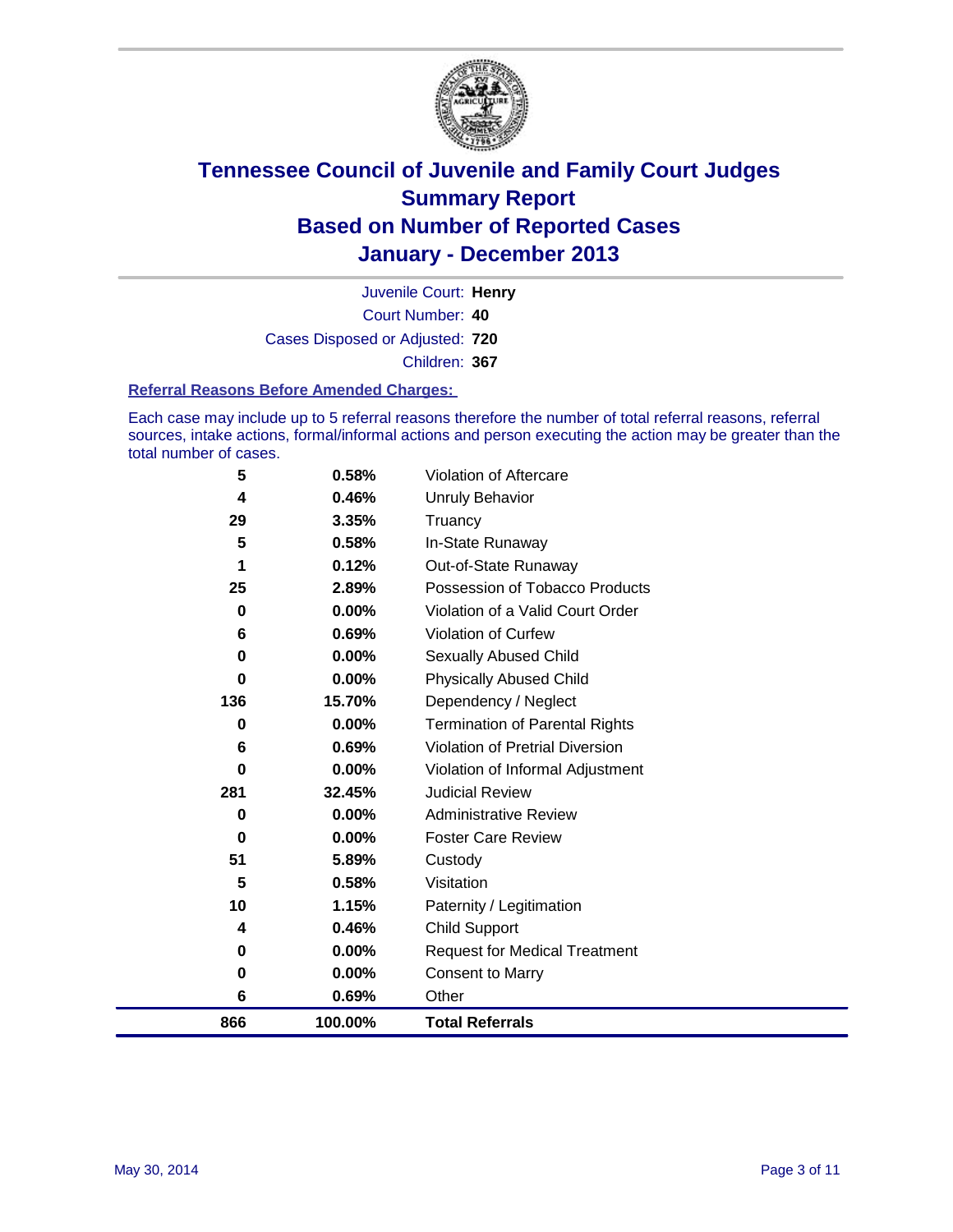

|                            |                                 | Juvenile Court: Henry             |
|----------------------------|---------------------------------|-----------------------------------|
|                            |                                 | Court Number: 40                  |
|                            | Cases Disposed or Adjusted: 720 |                                   |
|                            |                                 | Children: 367                     |
| <b>Referral Sources: 1</b> |                                 |                                   |
| 290                        | 33.49%                          | Law Enforcement                   |
| 81                         | 9.35%                           | Parents                           |
| 32                         | 3.70%                           | <b>Relatives</b>                  |
| 9                          | 1.04%                           | Self                              |
| 51                         | 5.89%                           | School                            |
| 0                          | 0.00%                           | <b>CSA</b>                        |
| 82                         | 9.47%                           | <b>DCS</b>                        |
| $\bf{0}$                   | 0.00%                           | <b>Other State Department</b>     |
| 0                          | 0.00%                           | <b>District Attorney's Office</b> |
| 287                        | 33.14%                          | <b>Court Staff</b>                |
| 0                          | 0.00%                           | Social Agency                     |
| $\mathbf{2}$               | 0.23%                           | <b>Other Court</b>                |
| 0                          | 0.00%                           | Victim                            |
| 0                          | 0.00%                           | Child & Parent                    |
| 0                          | 0.00%                           | Hospital                          |
| 0                          | $0.00\%$                        | Unknown                           |
| 32                         | 3.70%                           | Other                             |
| 866                        | 100.00%                         | <b>Total Referral Sources</b>     |

### **Age of Child at Referral: 2**

| 0   | 0.00%  | <b>Unknown</b>     |
|-----|--------|--------------------|
| 1   | 0.27%  | Ages 19 and Over   |
| 83  | 22.62% | Ages 17 through 18 |
| 118 | 32.15% | Ages 15 through 16 |
| 31  | 8.45%  | Ages 13 through 14 |
| 16  | 4.36%  | Ages 11 through 12 |
| 118 | 32.15% | Ages 10 and Under  |
|     |        |                    |

<sup>1</sup> If different than number of Referral Reasons (866), verify accuracy of your court's data.

<sup>2</sup> One child could be counted in multiple categories, verify accuracy of your court's data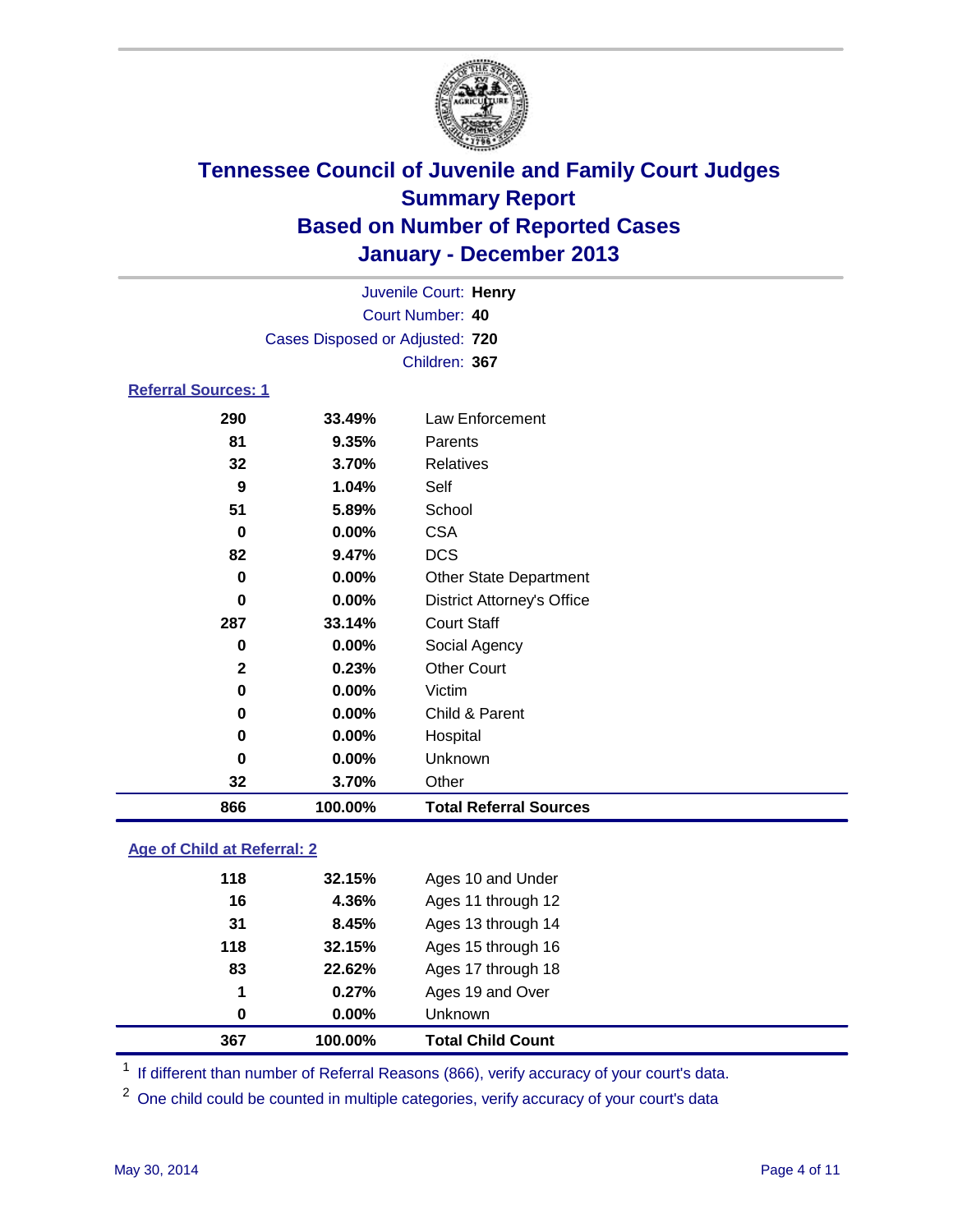

| Juvenile Court: Henry                   |                                 |                          |  |  |
|-----------------------------------------|---------------------------------|--------------------------|--|--|
|                                         | Court Number: 40                |                          |  |  |
|                                         | Cases Disposed or Adjusted: 720 |                          |  |  |
|                                         |                                 | Children: 367            |  |  |
| Sex of Child: 1                         |                                 |                          |  |  |
| 232                                     | 63.22%                          | Male                     |  |  |
| 135                                     | 36.78%                          | Female                   |  |  |
| $\bf{0}$                                | 0.00%                           | Unknown                  |  |  |
| 367                                     | 100.00%                         | <b>Total Child Count</b> |  |  |
| Race of Child: 1                        |                                 |                          |  |  |
| 302                                     | 82.29%                          | White                    |  |  |
| 42                                      | 11.44%                          | African American         |  |  |
| 1                                       | 0.27%                           | Native American          |  |  |
| $\mathbf 0$                             | 0.00%                           | Asian                    |  |  |
| $\overline{7}$                          | 1.91%                           | Mixed                    |  |  |
| 15                                      | 4.09%                           | Unknown                  |  |  |
| 367                                     | 100.00%                         | <b>Total Child Count</b> |  |  |
| <b>Hispanic Origin: 1</b>               |                                 |                          |  |  |
| $6\phantom{1}6$                         | 1.63%                           | Yes                      |  |  |
| 354                                     | 96.46%                          | <b>No</b>                |  |  |
| $\overline{7}$                          | 1.91%                           | Unknown                  |  |  |
| 367                                     | 100.00%                         | <b>Total Child Count</b> |  |  |
| <b>School Enrollment of Children: 1</b> |                                 |                          |  |  |
| 291                                     | 79.29%                          | Yes                      |  |  |
| 57                                      | 15.53%                          | <b>No</b>                |  |  |
| 19                                      | 5.18%                           | Unknown                  |  |  |
| 367                                     | 100.00%                         | <b>Total Child Count</b> |  |  |

One child could be counted in multiple categories, verify accuracy of your court's data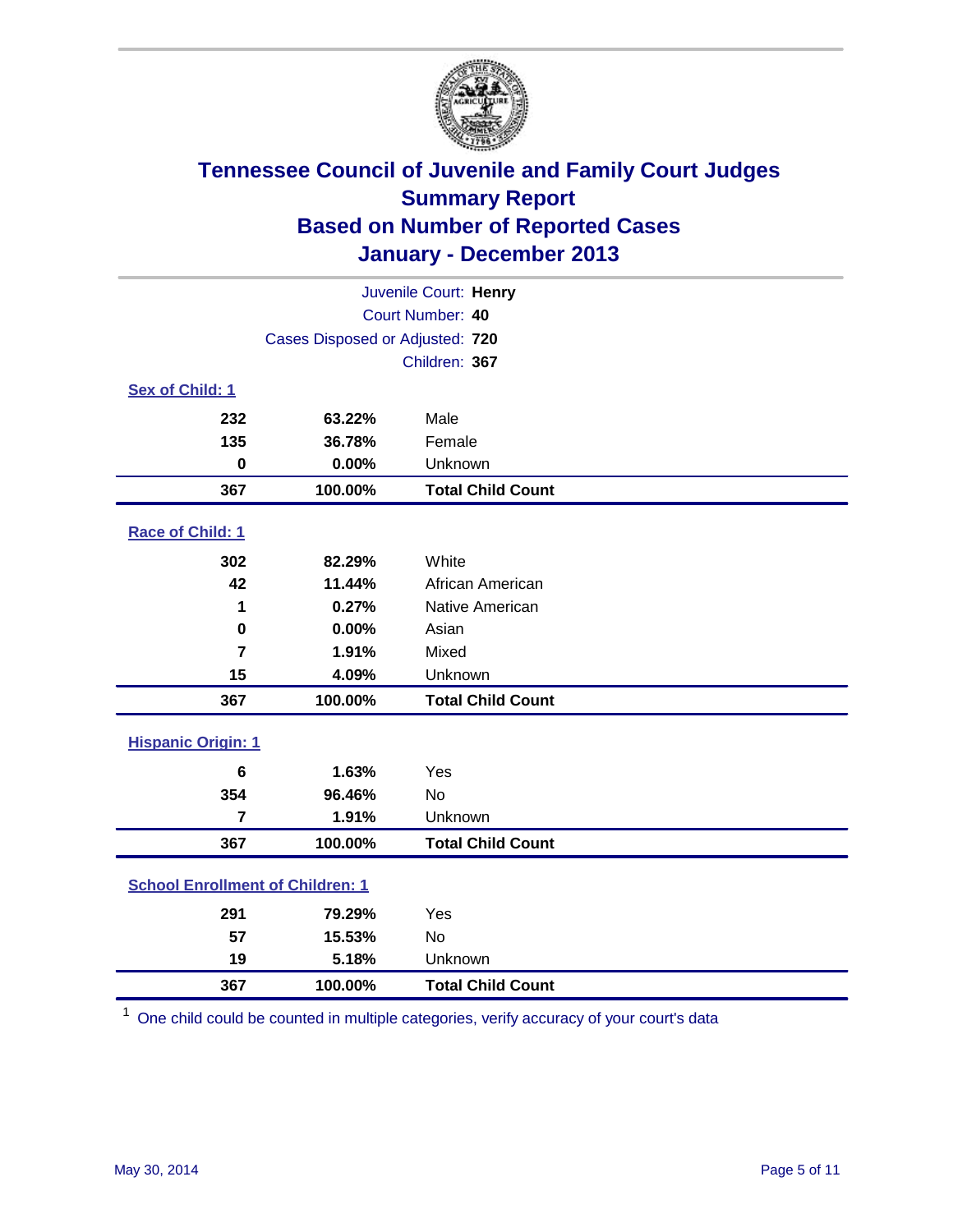

Court Number: **40** Juvenile Court: **Henry** Cases Disposed or Adjusted: **720** Children: **367**

### **Living Arrangement of Child at Time of Referral: 1**

| 367 | 100.00%  | <b>Total Child Count</b>     |
|-----|----------|------------------------------|
| 11  | 3.00%    | Other                        |
| 83  | 22.62%   | Unknown                      |
| 0   | 0.00%    | Independent                  |
| 0   | $0.00\%$ | In an Institution            |
| 1   | 0.27%    | In a Residential Center      |
| 0   | 0.00%    | In a Group Home              |
| 4   | 1.09%    | With Foster Family           |
| 1   | 0.27%    | <b>With Adoptive Parents</b> |
| 64  | 17.44%   | <b>With Relatives</b>        |
| 32  | 8.72%    | With Father                  |
| 119 | 32.43%   | With Mother                  |
| 12  | 3.27%    | With Mother and Stepfather   |
| 8   | 2.18%    | With Father and Stepmother   |
| 32  | 8.72%    | With Both Biological Parents |
|     |          |                              |

#### **Type of Detention: 2**

| 720 | 100.00%  | <b>Total Detention Count</b> |  |
|-----|----------|------------------------------|--|
| 0   | $0.00\%$ | Other                        |  |
| 720 | 100.00%  | Does Not Apply               |  |
| 0   | $0.00\%$ | <b>Unknown</b>               |  |
| 0   | $0.00\%$ | <b>Psychiatric Hospital</b>  |  |
| 0   | 0.00%    | Jail - No Separation         |  |
| 0   | $0.00\%$ | Jail - Partial Separation    |  |
| 0   | 0.00%    | Jail - Complete Separation   |  |
| 0   | $0.00\%$ | Juvenile Detention Facility  |  |
| 0   | 0.00%    | Non-Secure Placement         |  |
|     |          |                              |  |

<sup>1</sup> One child could be counted in multiple categories, verify accuracy of your court's data

<sup>2</sup> If different than number of Cases (720) verify accuracy of your court's data.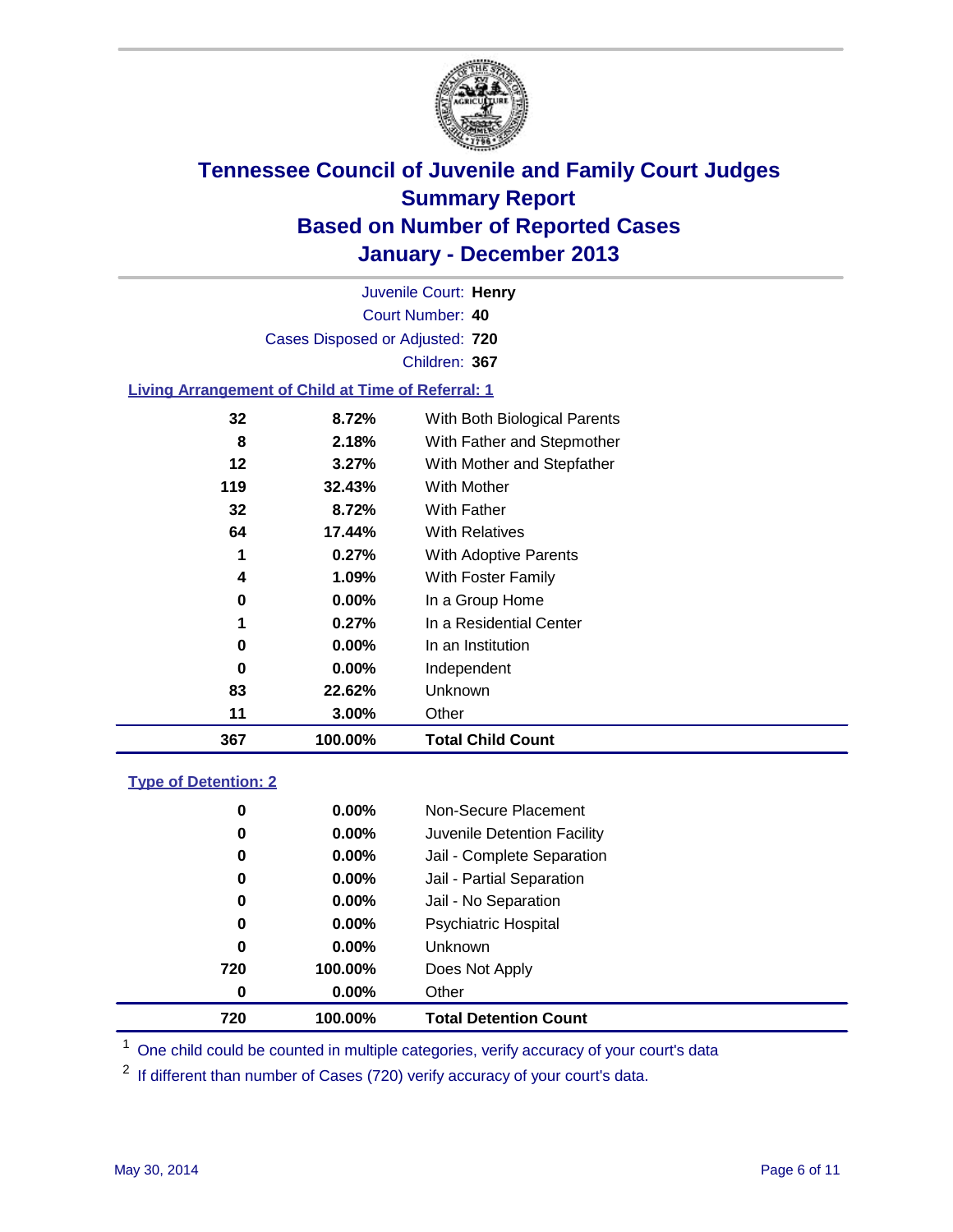

|                                                    |                                 | Juvenile Court: Henry                |
|----------------------------------------------------|---------------------------------|--------------------------------------|
|                                                    |                                 | Court Number: 40                     |
|                                                    | Cases Disposed or Adjusted: 720 |                                      |
|                                                    |                                 | Children: 367                        |
| <b>Placement After Secure Detention Hearing: 1</b> |                                 |                                      |
| 1                                                  | 0.14%                           | Returned to Prior Living Arrangement |
| $\bf{0}$                                           | 0.00%                           | Juvenile Detention Facility          |
| $\bf{0}$                                           | 0.00%                           | Jail                                 |
| 0                                                  | 0.00%                           | Shelter / Group Home                 |
| 0                                                  | 0.00%                           | <b>Foster Family Home</b>            |
| 0                                                  | 0.00%                           | <b>Psychiatric Hospital</b>          |
| 0                                                  | 0.00%                           | Unknown                              |
| 718                                                | 99.72%                          | Does Not Apply                       |
| 1                                                  | 0.14%                           | Other                                |
| 720                                                | 100.00%                         | <b>Total Placement Count</b>         |
| <b>Intake Actions: 2</b>                           |                                 |                                      |
|                                                    |                                 |                                      |
| 335                                                | 38.68%                          | <b>Petition Filed</b>                |
| 69                                                 | 7.97%                           | <b>Motion Filed</b>                  |
| 170                                                | 19.63%                          | <b>Citation Processed</b>            |
| 3                                                  | 0.35%                           | Notification of Paternity Processed  |
| 281                                                | 32.45%                          | Scheduling of Judicial Review        |
| 0                                                  | 0.00%                           | Scheduling of Administrative Review  |
| 0                                                  | 0.00%                           | Scheduling of Foster Care Review     |
| $\bf{0}$                                           | 0.00%                           | Unknown                              |
| 0                                                  | 0.00%                           | Does Not Apply                       |
| 8                                                  | 0.92%                           | Other                                |
| 866                                                | 100.00%                         | <b>Total Intake Count</b>            |

<sup>1</sup> If different than number of Cases (720) verify accuracy of your court's data.

<sup>2</sup> If different than number of Referral Reasons (866), verify accuracy of your court's data.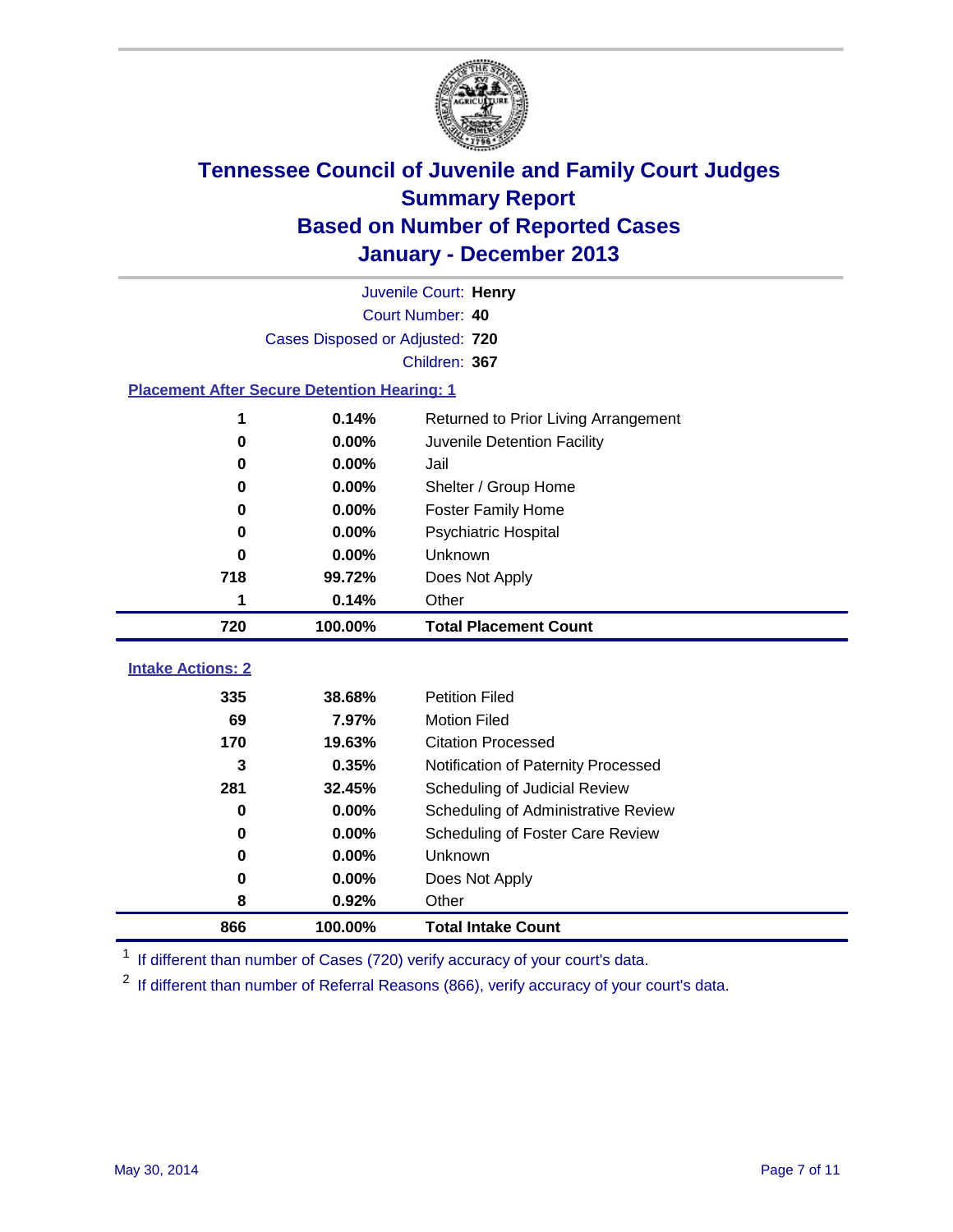

Court Number: **40** Juvenile Court: **Henry** Cases Disposed or Adjusted: **720** Children: **367**

#### **Last Grade Completed by Child: 1**

| 56           | 15.26%  | Too Young for School     |
|--------------|---------|--------------------------|
| 9            | 2.45%   | Preschool                |
| 9            | 2.45%   | Kindergarten             |
| 15           | 4.09%   | 1st Grade                |
| 13           | 3.54%   | 2nd Grade                |
| 12           | 3.27%   | 3rd Grade                |
| 10           | 2.72%   | 4th Grade                |
| 8            | 2.18%   | 5th Grade                |
| 11           | 3.00%   | 6th Grade                |
| 21           | 5.72%   | 7th Grade                |
| 36           | 9.81%   | 8th Grade                |
| 73           | 19.89%  | 9th Grade                |
| 37           | 10.08%  | 10th Grade               |
| 42           | 11.44%  | 11th Grade               |
| 1            | 0.27%   | 12th Grade               |
| 0            | 0.00%   | Non-Graded Special Ed    |
| 0            | 0.00%   | <b>GED</b>               |
| 0            | 0.00%   | Graduated                |
| $\mathbf{2}$ | 0.54%   | Never Attended School    |
| 12           | 3.27%   | Unknown                  |
| $\bf{0}$     | 0.00%   | Other                    |
| 367          | 100.00% | <b>Total Child Count</b> |

| <b>Enrolled in Special Education: 1</b> |  |                             |  |  |
|-----------------------------------------|--|-----------------------------|--|--|
|                                         |  | $\sim$ $\sim$ $\sim$ $\sim$ |  |  |

| 367 | 100.00%  | <b>Total Child Count</b> |  |
|-----|----------|--------------------------|--|
| 123 | 33.51%   | Unknown                  |  |
| 230 | 62.67%   | No                       |  |
| 14  | $3.81\%$ | Yes                      |  |

One child could be counted in multiple categories, verify accuracy of your court's data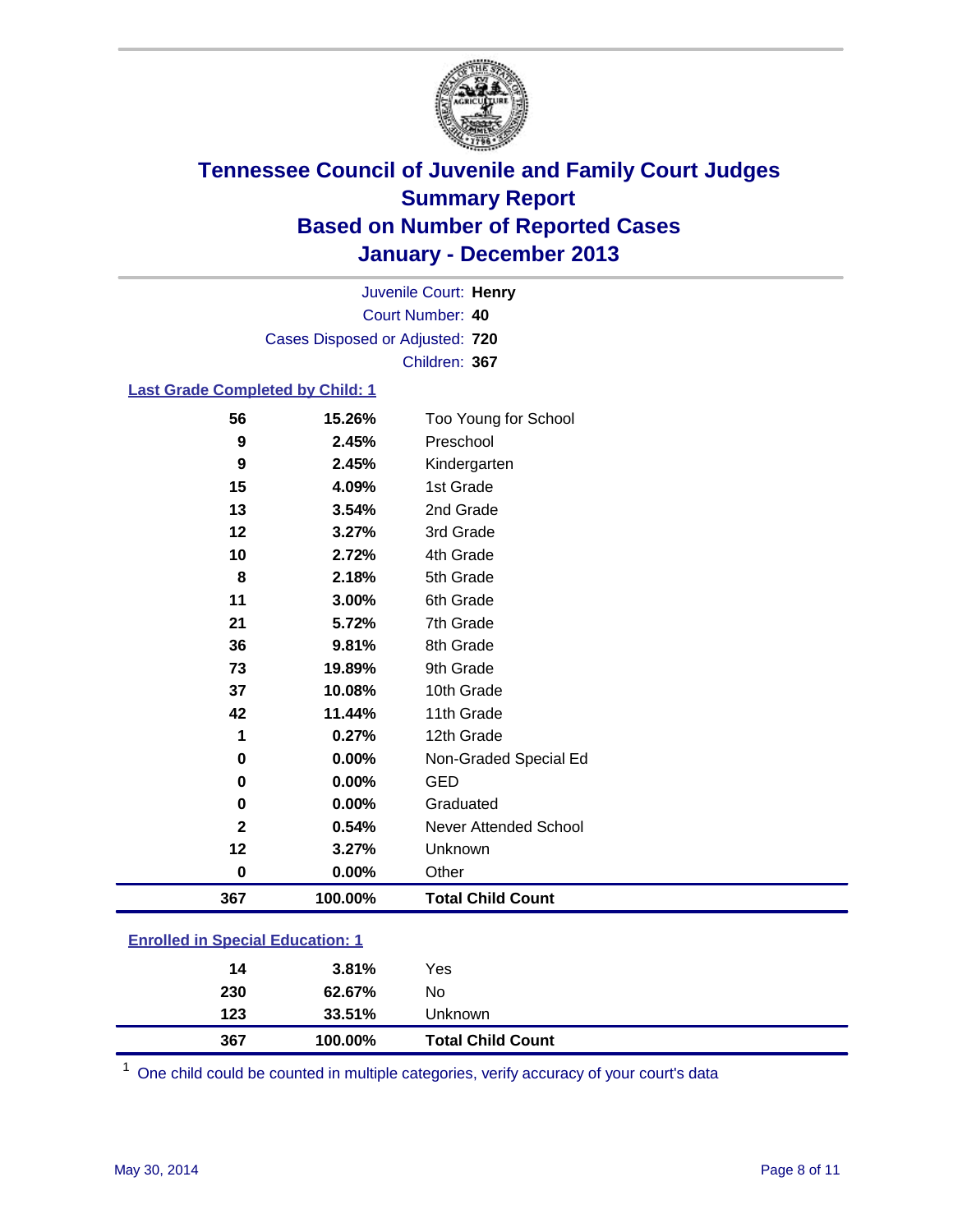

|                              |                                 | Juvenile Court: Henry     |
|------------------------------|---------------------------------|---------------------------|
|                              |                                 | Court Number: 40          |
|                              | Cases Disposed or Adjusted: 720 |                           |
|                              |                                 | Children: 367             |
| <b>Action Executed By: 1</b> |                                 |                           |
| 866                          | 100.00%                         | Judge                     |
| 0                            | $0.00\%$                        | Magistrate                |
| 0                            | $0.00\%$                        | <b>YSO</b>                |
| 0                            | $0.00\%$                        | Other                     |
| 0                            | $0.00\%$                        | Unknown                   |
| 866                          | 100.00%                         | <b>Total Action Count</b> |

### **Formal / Informal Actions: 1**

| 66       | 7.62%    | Dismissed                                        |
|----------|----------|--------------------------------------------------|
| 6        | 0.69%    | Retired / Nolle Prosequi                         |
| 48       | 5.54%    | <b>Complaint Substantiated Delinquent</b>        |
| 3        | 0.35%    | <b>Complaint Substantiated Status Offender</b>   |
| 22       | 2.54%    | <b>Complaint Substantiated Dependent/Neglect</b> |
| 0        | $0.00\%$ | <b>Complaint Substantiated Abused</b>            |
| 0        | $0.00\%$ | <b>Complaint Substantiated Mentally III</b>      |
| 38       | 4.39%    | Informal Adjustment                              |
| 9        | 1.04%    | <b>Pretrial Diversion</b>                        |
| 0        | $0.00\%$ | <b>Transfer to Adult Court Hearing</b>           |
| 11       | 1.27%    | Charges Cleared by Transfer to Adult Court       |
| 0        | $0.00\%$ | Special Proceeding                               |
| $\bf{0}$ | $0.00\%$ | <b>Review Concluded</b>                          |
| 561      | 64.78%   | Case Held Open                                   |
| 102      | 11.78%   | Other                                            |
| 0        | $0.00\%$ | Unknown                                          |
| 866      | 100.00%  | <b>Total Action Count</b>                        |

<sup>1</sup> If different than number of Referral Reasons (866), verify accuracy of your court's data.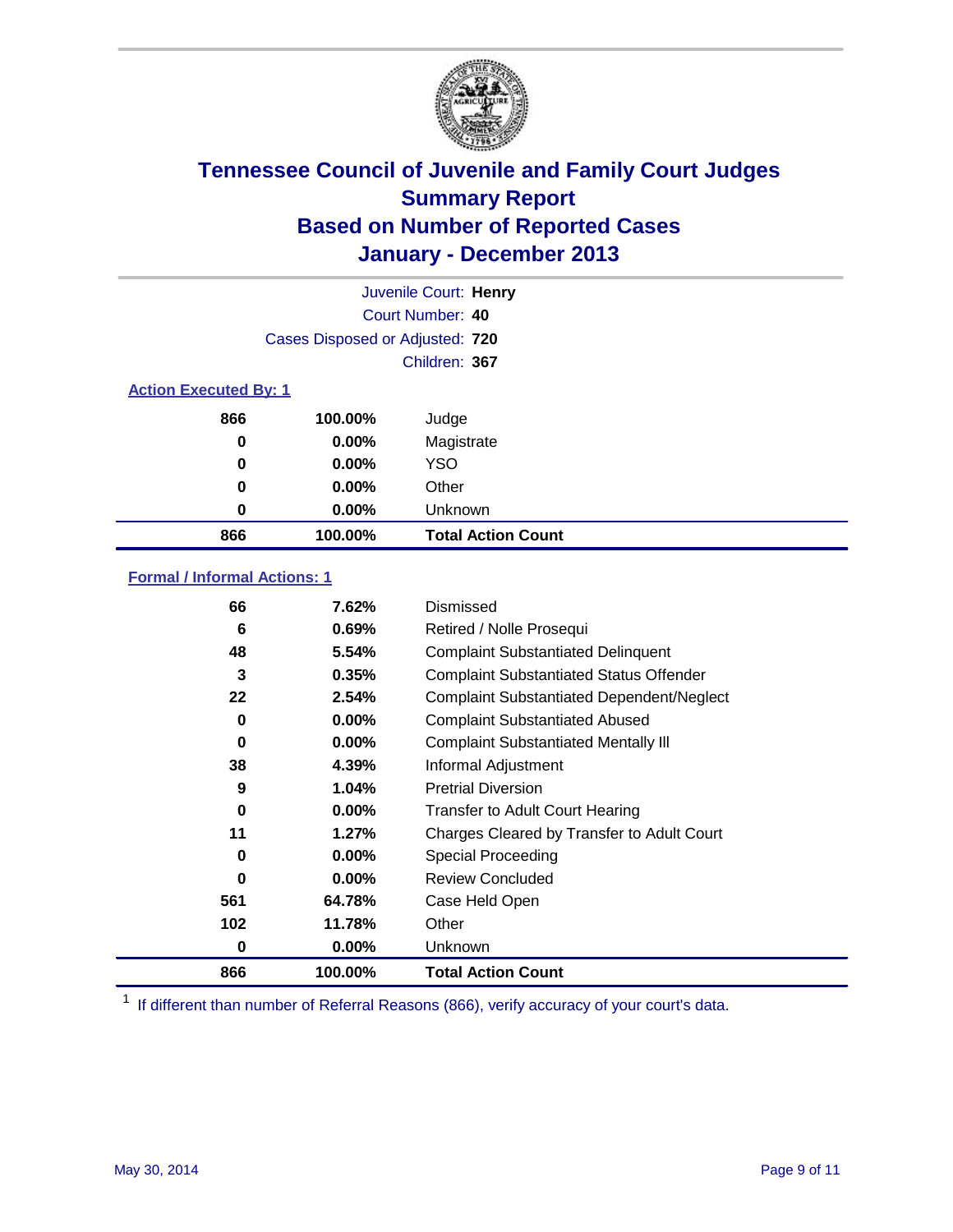

|                       |                                 | Juvenile Court: Henry                                 |
|-----------------------|---------------------------------|-------------------------------------------------------|
|                       |                                 | Court Number: 40                                      |
|                       | Cases Disposed or Adjusted: 720 |                                                       |
|                       |                                 | Children: 367                                         |
| <b>Case Outcomes:</b> |                                 | There can be multiple outcomes for one child or case. |
| 56                    | 2.74%                           | Case Dismissed                                        |
| 6                     | 0.29%                           | Case Retired or Nolle Prosequi                        |
| 0                     | 0.00%                           | Warned / Counseled                                    |
| 404                   | 19.75%                          | Held Open For Review                                  |
| 51                    | 2.49%                           | Supervision / Probation to Juvenile Court             |
| 0                     | 0.00%                           | <b>Probation to Parents</b>                           |
| 5                     | 0.24%                           | Referral to Another Entity for Supervision / Service  |
| 29                    | 1.42%                           | Referred for Mental Health Counseling                 |
| 17                    | 0.83%                           | Referred for Alcohol and Drug Counseling              |
| 0                     | 0.00%                           | <b>Referred to Alternative School</b>                 |
| 0                     | 0.00%                           | Referred to Private Child Agency                      |
| 39                    | 1.91%                           | Referred to Defensive Driving School                  |
| 0                     | 0.00%                           | Referred to Alcohol Safety School                     |
| 75                    | 3.67%                           | Referred to Juvenile Court Education-Based Program    |
| 4                     | 0.20%                           | Driver's License Held Informally                      |
| 0                     | 0.00%                           | <b>Voluntary Placement with DMHMR</b>                 |
| 0                     | 0.00%                           | <b>Private Mental Health Placement</b>                |
| 0                     | 0.00%                           | <b>Private MR Placement</b>                           |
| 0                     | 0.00%                           | Placement with City/County Agency/Facility            |
| 0                     | 0.00%                           | Placement with Relative / Other Individual            |
| 92                    | 4.50%                           | Fine                                                  |
| 69                    | 3.37%                           | <b>Public Service</b>                                 |
| 21                    | 1.03%                           | Restitution                                           |
| 0                     | 0.00%                           | <b>Runaway Returned</b>                               |
| 102                   | 4.99%                           | No Contact Order                                      |
| 0                     | 0.00%                           | Injunction Other than No Contact Order                |
| 28                    | 1.37%                           | <b>House Arrest</b>                                   |
| 79                    | 3.86%                           | <b>Court Defined Curfew</b>                           |
| 0                     | 0.00%                           | Dismissed from Informal Adjustment                    |
| 0                     | 0.00%                           | <b>Dismissed from Pretrial Diversion</b>              |
| $\mathbf 2$           | 0.10%                           | Released from Probation                               |
| 0                     | 0.00%                           | <b>Transferred to Adult Court</b>                     |
| 0                     | $0.00\%$                        | <b>DMHMR Involuntary Commitment</b>                   |